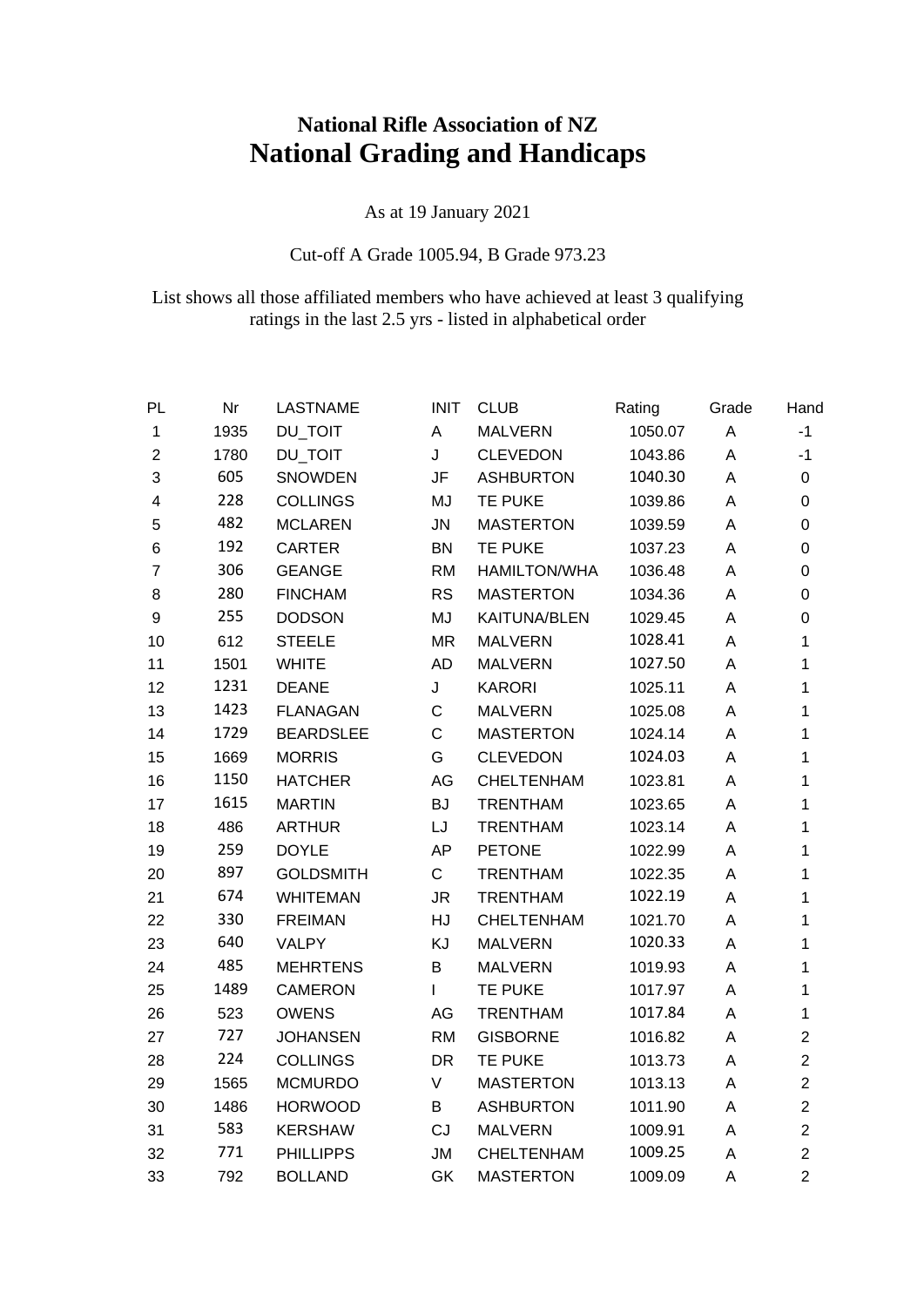| 34 | 1844 | <b>DIKMENLI</b>       | S         | <b>TRENTHAM</b>     | 1008.26 | A           | $\overline{\mathbf{c}}$   |
|----|------|-----------------------|-----------|---------------------|---------|-------------|---------------------------|
| 35 | 488  | <b>MILLARD</b>        | BE        | <b>CLEVEDON</b>     | 1006.56 | A           | $\boldsymbol{2}$          |
| 36 | 1460 | <b>WOODS</b>          | D         | <b>CLEVEDON</b>     | 1005.94 | A           | $\overline{c}$            |
| 37 | 380  | <b>FLEMING</b>        | MJ        | <b>ASHBURTON</b>    | 1005.44 | B           | $\boldsymbol{2}$          |
| 38 | 1346 | <b>PALATCHIE</b>      | B         | <b>KAITUNA/BLEN</b> | 1004.97 | В           | $\overline{c}$            |
| 39 | 1650 | <b>ALEXANDER</b>      | D         | <b>MALVERN</b>      | 1002.46 | B           | $\sqrt{3}$                |
| 40 | 776  | <b>MCKEE</b>          | <b>NR</b> | <b>KARORI</b>       | 1002.43 | B           | $\sqrt{3}$                |
| 41 | 1410 | <b>TIDSWELL</b>       | P         | <b>TARANAKI</b>     | 1002.33 | B           | $\ensuremath{\mathsf{3}}$ |
| 42 | 953  | <b>HOUGHTON</b>       | L         | <b>CLEVEDON</b>     | 1001.78 | В           | $\sqrt{3}$                |
| 43 | 1257 | <b>LANE</b>           | M         | <b>OTOROHANGA</b>   | 1000.89 | B           | $\ensuremath{\mathsf{3}}$ |
| 44 | 712  | <b>RUITERMAN</b>      | R         | <b>TE PUKE</b>      | 1000.77 | В           | $\sqrt{3}$                |
| 45 | 1566 | <b>MCMURDO</b>        | J         | <b>MASTERTON</b>    | 1000.34 | B           | $\ensuremath{\mathsf{3}}$ |
| 46 | 411  | <b>ROWLANDS</b>       | R         | <b>MALVERN</b>      | 1000.32 | B           | $\sqrt{3}$                |
| 47 | 279  | <b>FINCHAM</b>        | D         | <b>HAWKES BAY</b>   | 998.28  | В           | $\ensuremath{\mathsf{3}}$ |
| 48 | 764  | <b>BENBROOK</b>       | A         | <b>PETONE</b>       | 996.30  | В           | $\sqrt{3}$                |
| 49 | 2113 | <b>CHEESEMAN</b>      | J         | <b>CLEVEDON</b>     | 995.72  | B           | $\ensuremath{\mathsf{3}}$ |
| 50 | 1917 | <b>RIDDLE</b>         | S         | <b>CLEVEDON</b>     | 995.40  | B           | $\sqrt{3}$                |
| 51 | 1523 | <b>WHYTE</b>          | C         | <b>KAITUNA/BLEN</b> | 995.10  | В           | $\ensuremath{\mathsf{3}}$ |
| 52 | 905  | <b>MILLER</b>         | J         | <b>ASHBURTON</b>    | 994.96  | В           | $\sqrt{3}$                |
| 53 | 1115 | <b>MASON</b>          | R         | <b>TRENTHAM</b>     | 994.71  | B           | $\ensuremath{\mathsf{3}}$ |
| 54 | 158  | <b>BOWER</b>          | <b>SM</b> | <b>CLEVEDON</b>     | 993.18  | В           | $\sqrt{3}$                |
| 55 | 1710 | <b>SNOWDEN</b>        | M         | <b>ASHBURTON</b>    | 992.49  | В           | 4                         |
| 56 | 688  | <b>WIN</b>            | <b>KD</b> | <b>TRENTHAM</b>     | 991.35  | B           | 4                         |
| 57 | 321  | <b>GORDON</b>         | <b>RM</b> | <b>HAWKES BAY</b>   | 990.97  | B           | 4                         |
| 58 | 210  | <b>CHITTOCK</b>       | Κ         | <b>ASHBURTON</b>    | 988.91  | B           | 4                         |
| 59 | 1161 | <b>BALL</b>           | J         | <b>TE PUKE</b>      | 988.80  | В           | 4                         |
| 60 | 1827 | <b>McKEE</b>          | Κ         | <b>KARORI</b>       | 988.26  | В           | 4                         |
| 61 | 1596 | <b>CAVANAGH</b>       | J         | <b>CHELTENHAM</b>   | 987.37  | В           | 4                         |
| 62 | 1096 | <b>READ</b>           | BG        | <b>CHELTENHAM</b>   | 986.38  | В           | 4                         |
| 63 | 246  | <b>CROW</b>           | DE        | <b>MASTERTON</b>    | 984.95  | B           | 4                         |
| 64 | 1675 | LANGE                 | Κ         | <b>MALVERN</b>      | 982.06  | B           | 4                         |
| 65 | 1769 | <b>JAN VAN VUUREN</b> | J         | KAITUNA/BLEN        | 980.98  | B           | 5                         |
| 66 | 141  | <b>DICK</b>           | <b>DK</b> | <b>KAITUNA/BLEN</b> | 975.40  | B           | 5                         |
| 67 | 1825 | <b>HUTCHING</b>       | B         | <b>TE PUKE</b>      | 974.51  | В           | 5                         |
| 68 | 465  | <b>MARSHALL</b>       | LD.       | <b>HAWKES BAY</b>   | 974.15  | B           | 5                         |
| 69 |      | <b>ELLIS</b>          | S         | <b>CHELTENHAM</b>   | 974.08  | В           | 5                         |
| 70 | 1345 | <b>JAN VAN VUUREN</b> | H         | KAITUNA/BLEN        | 973.60  | B           | 5                         |
| 71 | 1818 | <b>LEITE</b>          | R         | <b>CLEVEDON</b>     | 973.23  | B           | 5                         |
| 72 | 668  | <b>SCOTT</b>          | <b>BT</b> | <b>PETONE</b>       | 973.23  | В           | 5                         |
| 73 | 044  | <b>WHITEMAN</b>       | <b>OB</b> | <b>MASTERTON</b>    | 971.08  | C           | 5                         |
| 74 | 1477 | <b>GILCHRIST</b>      | R         | <b>OAMARU</b>       | 970.27  | C           | 5                         |
| 75 | 1745 | <b>MILLER</b>         | D         | <b>OTOROHANGA</b>   | 967.08  | C           | 6                         |
| 76 | 1772 | <b>MORRISS</b>        | J         | KAITUNA/BLEN        | 964.15  | C           | 6                         |
| 77 | 1559 | <b>DENT</b>           | A         | <b>PETONE</b>       | 963.02  | C           | 6                         |
| 78 | 1527 | <b>CAMERON</b>        | S         | TE PUKE             | 962.87  | C           | 6                         |
| 79 |      | <b>RIDDLE</b>         | G         | <b>CLEVEDON</b>     | 953.14  | $\mathsf C$ | 7                         |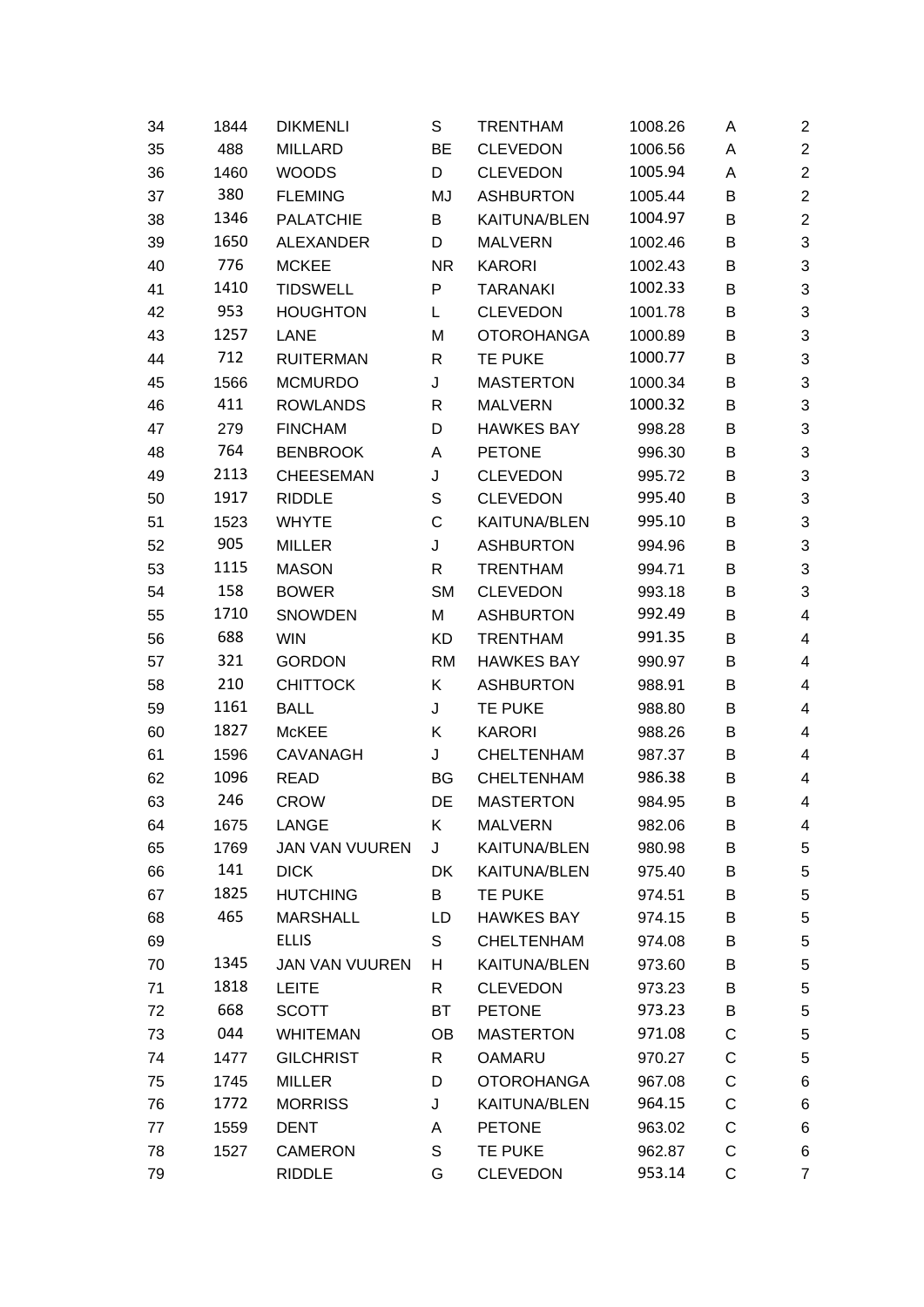| 1741 | MAY             | R            | <b>PETONE</b>       | 952.03 | C | 7              |
|------|-----------------|--------------|---------------------|--------|---|----------------|
| 1334 | <b>DURAND</b>   | <b>BJ</b>    | <b>CLEVEDON</b>     | 948.30 | С | $\overline{7}$ |
| 1681 | <b>KERSHAW</b>  | <b>SL</b>    | <b>MALVERN</b>      | 945.33 | С | $\overline{7}$ |
| 1701 | <b>GORE</b>     | Τ            | <b>TRENTHAM</b>     | 945.31 | С | $\overline{7}$ |
| 814  | <b>WAKELING</b> | J            | <b>CLEVEDON</b>     | 945.18 | C | $\overline{7}$ |
| 1393 | <b>HAWKSBY</b>  | B            | <b>ASHBURTON</b>    | 943.81 | С | 8              |
| 263  | <b>DRAKE</b>    | AE           | <b>TARANAKI</b>     | 940.62 | C | 8              |
| 1797 | <b>JEFFRIES</b> | A            | <b>TRENTHAM</b>     | 940.61 | C | 8              |
| 422  | <b>LARACY</b>   | <b>BR</b>    | <b>TRENTHAM</b>     | 939.93 | C | 8              |
| 305  | <b>GEANGE</b>   | <b>BW</b>    | <b>HAMILTON/WHA</b> | 939.83 | С | 8              |
| 582  | <b>SCOBIE</b>   | J            | <b>OTOROHANGA</b>   | 930.10 | С | 9              |
| 1034 | <b>BUCKLEY</b>  | M            | <b>TE PUKE</b>      | 928.69 | C | 9              |
| 1337 | <b>MILLER</b>   | D            | <b>ASHBURTON</b>    | 918.59 | С | 10             |
| 284  | <b>FLEMING</b>  | JA           | <b>ASHBURTON</b>    | 907.02 | C | 11             |
| 1610 | <b>BROWN</b>    | S            | <b>PETONE</b>       | 903.07 | C | 11             |
| 1195 | <b>SALTER</b>   | R            | <b>CLEVEDON</b>     | 896.49 | C | 12             |
|      | <b>PETZEN</b>   | D            | <b>TRENTHAM</b>     | 885.00 | C | 12             |
| 1050 | <b>SNOWDEN</b>  | C            | <b>ASHBURTON</b>    | 882.77 | C | 13             |
| 2108 | <b>DITTERT</b>  | J            | <b>CHELTENHAM</b>   | 869.83 | C | 14             |
| 1851 | <b>McCANN</b>   | $\mathsf{C}$ | <b>TRENTHAM</b>     | 862.99 | С | 14             |
| 2157 | <b>DRAKE</b>    | J            | <b>TE PUKE</b>      | 813.14 | C | 18             |
| 2158 | <b>HUTCHING</b> | S            | TE PUKE             | 812.14 | C | 19             |
|      |                 |              |                     |        |   |                |